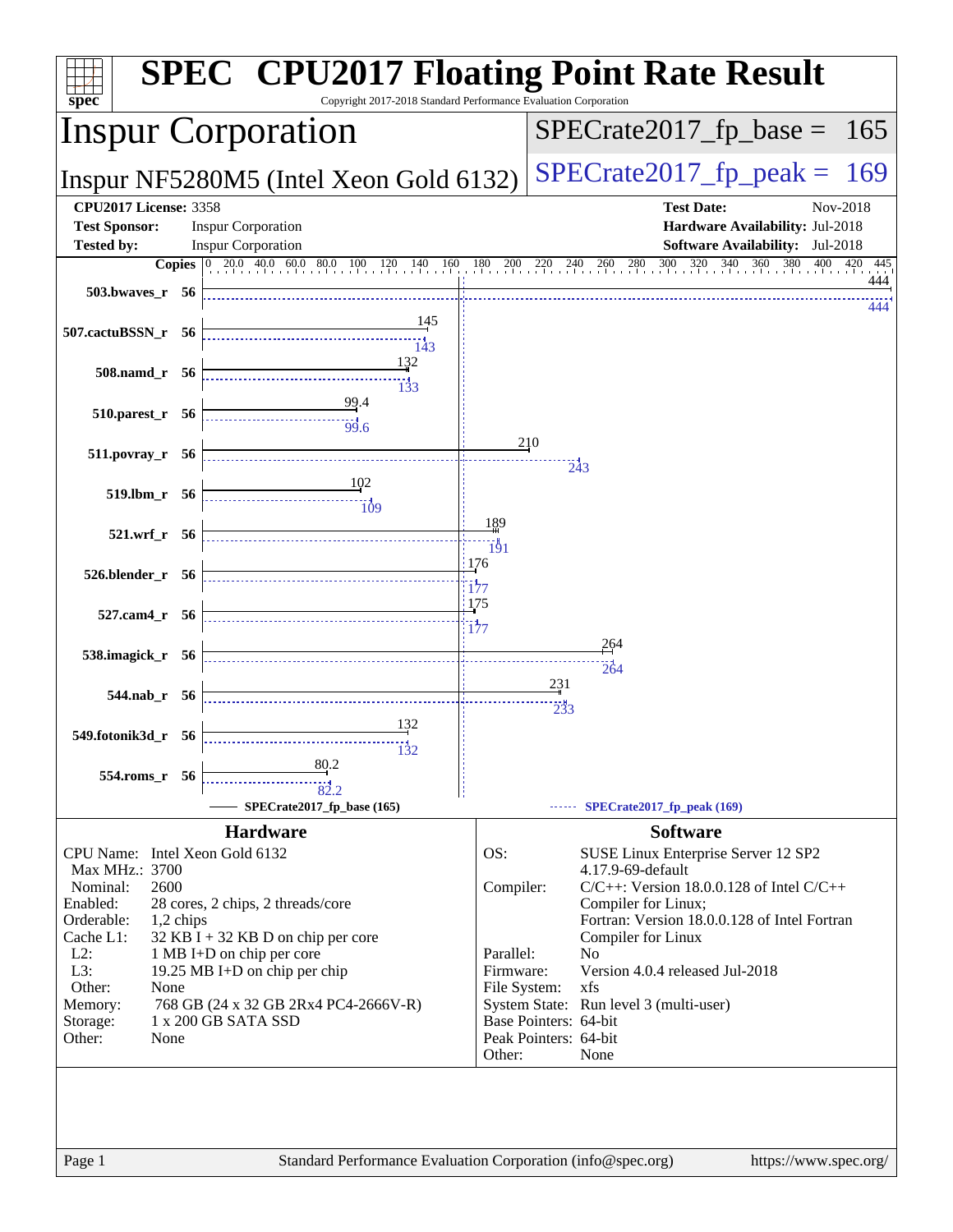| <b>SPEC CPU2017 Floating Point Rate Result</b><br>$spec^*$<br>Copyright 2017-2018 Standard Performance Evaluation Corporation |               |                           |       |                |              |                |       |               |                |              |                |              |                                        |              |
|-------------------------------------------------------------------------------------------------------------------------------|---------------|---------------------------|-------|----------------|--------------|----------------|-------|---------------|----------------|--------------|----------------|--------------|----------------------------------------|--------------|
| <b>Inspur Corporation</b><br>$SPECTate2017_fp\_base = 165$                                                                    |               |                           |       |                |              |                |       |               |                |              |                |              |                                        |              |
| $SPECrate2017_fp\_peak = 169$<br>Inspur NF5280M5 (Intel Xeon Gold 6132)                                                       |               |                           |       |                |              |                |       |               |                |              |                |              |                                        |              |
| <b>CPU2017 License: 3358</b><br>Nov-2018<br><b>Test Date:</b>                                                                 |               |                           |       |                |              |                |       |               |                |              |                |              |                                        |              |
| <b>Test Sponsor:</b><br>Hardware Availability: Jul-2018<br><b>Inspur Corporation</b>                                          |               |                           |       |                |              |                |       |               |                |              |                |              |                                        |              |
| <b>Tested by:</b>                                                                                                             |               | <b>Inspur Corporation</b> |       |                |              |                |       |               |                |              |                |              | <b>Software Availability:</b> Jul-2018 |              |
| <b>Results Table</b>                                                                                                          |               |                           |       |                |              |                |       |               |                |              |                |              |                                        |              |
|                                                                                                                               |               |                           |       | <b>Base</b>    |              |                |       |               |                |              | <b>Peak</b>    |              |                                        |              |
| <b>Benchmark</b>                                                                                                              | <b>Copies</b> | <b>Seconds</b>            | Ratio | <b>Seconds</b> | <b>Ratio</b> | <b>Seconds</b> | Ratio | <b>Copies</b> | <b>Seconds</b> | <b>Ratio</b> | <b>Seconds</b> | <b>Ratio</b> | <b>Seconds</b>                         | <b>Ratio</b> |
| 503.bwaves r                                                                                                                  | 56            | 1265                      | 444   | 1266           | 443          | 1265           | 444   | 56            | 1263           | 444          | 1264           | 444          | 1264                                   | 444          |
| 507.cactuBSSN r                                                                                                               | 56            | 489                       | 145   | 489            | 145          | 489            | 145   | 56            | 494            | 143          | 495            | 143          | 497                                    | 143          |
| 508.namd_r                                                                                                                    | 56            | 400                       | 133   | 405            | 131          | 403            | 132   | 56            | 401            | 133          | 401            | 133          | 399                                    | 133          |
| 510.parest_r                                                                                                                  | 56            | 1473                      | 99.4  | 1482           | 98.9         | 1472           | 99.6  | 56            | 1472           | 99.5         | 1464           | 100          | 1470                                   | 99.6         |
| 511.povray_r                                                                                                                  | 56            | 622                       | 210   | 622            | 210          | 620            | 211   | 56            | 540            | 242          | 539            | 243          | 539                                    | 243          |
| 519.1bm r                                                                                                                     | 56            | 579                       | 102   | 579            | 102          | 580            | 102   | 56            | 543            | 109          | 543            | <b>109</b>   | 545                                    | 108          |
| $521$ .wrf r                                                                                                                  | 56            | 664                       | 189   | 670            | 187          | 659            | 190   | 56            | 660            | 190          | 656            | 191          | 657                                    | 191          |
| 526.blender r                                                                                                                 | 56            | 484                       | 176   | 486            | 176          | 484            | 176   | 56            | 483            | 177          | 482            | 177          | 484                                    | 176          |
| 527.cam4 r                                                                                                                    | 56            | 559                       | 175   | 561            | 175          | 558            | 175   | 56            | 554            | 177          | 553            | 177          | 553                                    | 177          |
| 538.imagick_r                                                                                                                 | 56            | 527                       | 264   | 540            | 258          | 527            | 264   | 56            | 527            | 264          | 527            | 264          | 527                                    | 264          |
| 544.nab r                                                                                                                     | 56            | 409                       | 231   | 408            | 231          | 410            | 230   | 56            | 405            | 233          | 405            | 233          | 402                                    | 234          |
| 549.fotonik3d r                                                                                                               | 56            | 1652                      | 132   | 1650           | 132          | 1651           | 132   | 56            | 1650           | 132          | 1650           | 132          | 1650                                   | 132          |
| 554.roms_r                                                                                                                    | 56            | 1108                      | 80.3  | 1115           | 79.8         | 1110           | 80.2  | 56            | 1085           | 82.0         | 1081           | 82.3         | 1083                                   | 82.2         |
| $SPECrate2017_fp\_base =$<br>165                                                                                              |               |                           |       |                |              |                |       |               |                |              |                |              |                                        |              |
| $SPECrate2017_fp_peak =$                                                                                                      |               |                           | 169   |                |              |                |       |               |                |              |                |              |                                        |              |

Results appear in the [order in which they were run.](http://www.spec.org/auto/cpu2017/Docs/result-fields.html#RunOrder) Bold underlined text [indicates a median measurement.](http://www.spec.org/auto/cpu2017/Docs/result-fields.html#Median)

#### **[Submit Notes](http://www.spec.org/auto/cpu2017/Docs/result-fields.html#SubmitNotes)**

 The numactl mechanism was used to bind copies to processors. The config file option 'submit' was used to generate numactl commands to bind each copy to a specific processor. For details, please see the config file.

### **[Operating System Notes](http://www.spec.org/auto/cpu2017/Docs/result-fields.html#OperatingSystemNotes)**

 Stack size set to unlimited using "ulimit -s unlimited" The OS kernel (ver.  $4.17.9$ ) is a part of Inspur;<sup> $-$ </sup>s performance boost suite which could be provide to customers who have special requirement. It; $\bar{z}$  maintained and deployed by Inspur field engineer.Please see <http://en.inspur.com/en/2402530/2402532/2402644/2402655/2402659/2404072/index.html> or inquire lcsd@inspur.com for further information.

### **[General Notes](http://www.spec.org/auto/cpu2017/Docs/result-fields.html#GeneralNotes)**

Environment variables set by runcpu before the start of the run: LD\_LIBRARY\_PATH = "/home/CPU2017/lib/ia32:/home/CPU2017/lib/intel64:/home/CPU2017/je5.0.1-32:/home/CPU2017/je5.0.1-64"

 Binaries compiled on a system with 1x Intel Core i7-4790 CPU + 32GB RAM memory using Redhat Enterprise Linux 7.4 Transparent Huge Pages enabled by default Prior to runcpu invocation Filesystem page cache synced and cleared with:

 $(C_{\text{optimal on}})$ 

|        | (Continued on hext page)                                    |                       |
|--------|-------------------------------------------------------------|-----------------------|
| Page 2 | Standard Performance Evaluation Corporation (info@spec.org) | https://www.spec.org/ |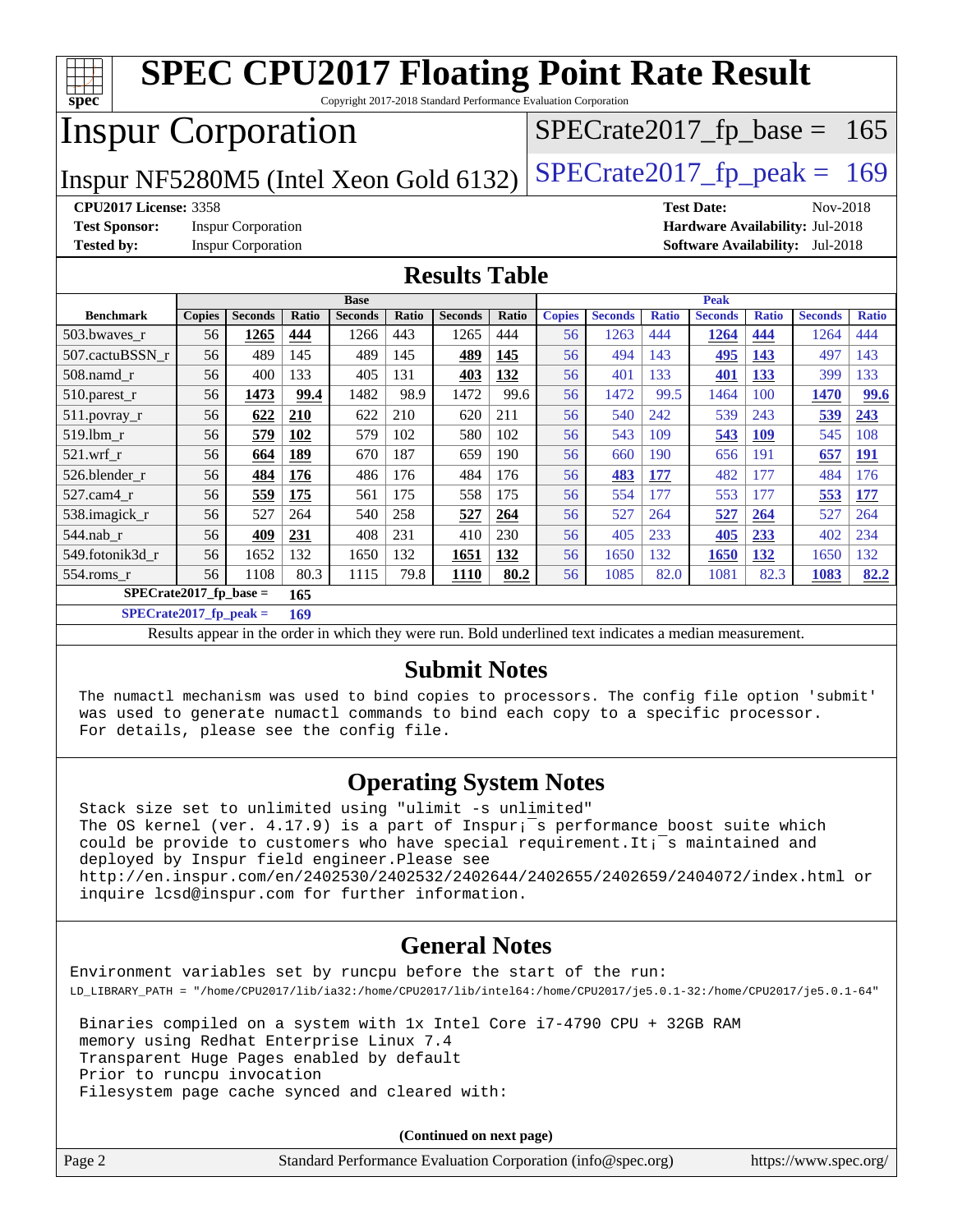| <b>SPEC CPU2017 Floating Point Rate Result</b><br>$spec^*$<br>Copyright 2017-2018 Standard Performance Evaluation Corporation                                                                                                                                                                                                                                                                                                                                                                                                                                                                                                                               |                                 |  |  |  |
|-------------------------------------------------------------------------------------------------------------------------------------------------------------------------------------------------------------------------------------------------------------------------------------------------------------------------------------------------------------------------------------------------------------------------------------------------------------------------------------------------------------------------------------------------------------------------------------------------------------------------------------------------------------|---------------------------------|--|--|--|
| <b>Inspur Corporation</b>                                                                                                                                                                                                                                                                                                                                                                                                                                                                                                                                                                                                                                   | $SPECrate2017_fp\_base = 165$   |  |  |  |
| Inspur NF5280M5 (Intel Xeon Gold 6132)                                                                                                                                                                                                                                                                                                                                                                                                                                                                                                                                                                                                                      | $SPECrate2017fp peak = 169$     |  |  |  |
| <b>CPU2017 License: 3358</b>                                                                                                                                                                                                                                                                                                                                                                                                                                                                                                                                                                                                                                | <b>Test Date:</b><br>Nov-2018   |  |  |  |
| <b>Inspur Corporation</b><br><b>Test Sponsor:</b>                                                                                                                                                                                                                                                                                                                                                                                                                                                                                                                                                                                                           | Hardware Availability: Jul-2018 |  |  |  |
| <b>Tested by:</b><br><b>Inspur Corporation</b>                                                                                                                                                                                                                                                                                                                                                                                                                                                                                                                                                                                                              | Software Availability: Jul-2018 |  |  |  |
| <b>General Notes (Continued)</b>                                                                                                                                                                                                                                                                                                                                                                                                                                                                                                                                                                                                                            |                                 |  |  |  |
| sync; echo 3><br>/proc/sys/vm/drop_caches<br>runcpu command invoked through numactl i.e.:<br>numactl --interleave=all runcpu <etc></etc>                                                                                                                                                                                                                                                                                                                                                                                                                                                                                                                    |                                 |  |  |  |
| Yes: The test sponsor attests, as of date of publication, that CVE-2017-5754 (Meltdown)<br>is mitigated in the system as tested and documented.<br>Yes: The test sponsor attests, as of date of publication, that CVE-2017-5753 (Spectre variant 1)<br>is mitigated in the system as tested and documented.<br>Yes: The test sponsor attests, as of date of publication, that CVE-2017-5715 (Spectre variant 2)                                                                                                                                                                                                                                             |                                 |  |  |  |
| is mitigated in the system as tested and documented.                                                                                                                                                                                                                                                                                                                                                                                                                                                                                                                                                                                                        |                                 |  |  |  |
| <b>Platform Notes</b><br>BIOS and OS configuration:<br>SCALING GOVERNOR set to Performance<br>Hardware Prefetch set to Disable<br>VT Support set to Disable<br>ClE Support set to Disable<br>IMC (Integrated memory controller) Interleaving set to 1-way<br>Sub NUMA Cluster (SNC) set to Enable<br>Sysinfo program /home/CPU2017/bin/sysinfo<br>Rev: r5797 of 2017-06-14 96c45e4568ad54c135fd618bcc091c0f<br>running on linux-vzir Mon Nov 12 10:11:40 2018<br>SUT (System Under Test) info as seen by some common utilities.<br>For more information on this section, see<br>https://www.spec.org/cpu2017/Docs/config.html#sysinfo<br>From /proc/cpuinfo |                                 |  |  |  |
| model name : Intel(R) Xeon(R) Gold 6132 CPU @ 2.60GHz<br>"physical id"s (chips)<br>56 "processors"<br>cores, siblings (Caution: counting these is hw and system dependent. The following<br>excerpts from /proc/cpuinfo might not be reliable. Use with caution.)<br>cpu cores : 14<br>siblings : 28<br>physical 0: cores 0 1 2 3 4 5 6 8 9 10 11 12 13 14<br>physical 1: cores 0 1 2 3 4 5 6 8 9 10 11 12 13 14                                                                                                                                                                                                                                            |                                 |  |  |  |
| From 1scpu:<br>Architecture:<br>x86 64<br>$CPU$ op-mode(s):<br>$32$ -bit, $64$ -bit<br>Little Endian<br>Byte Order:<br>CPU(s):<br>56<br>On-line $CPU(s)$ list:<br>$0 - 55$                                                                                                                                                                                                                                                                                                                                                                                                                                                                                  |                                 |  |  |  |
| (Continued on next page)                                                                                                                                                                                                                                                                                                                                                                                                                                                                                                                                                                                                                                    |                                 |  |  |  |
| Standard Performance Evaluation Corporation (info@spec.org)<br>Page 3                                                                                                                                                                                                                                                                                                                                                                                                                                                                                                                                                                                       | https://www.spec.org/           |  |  |  |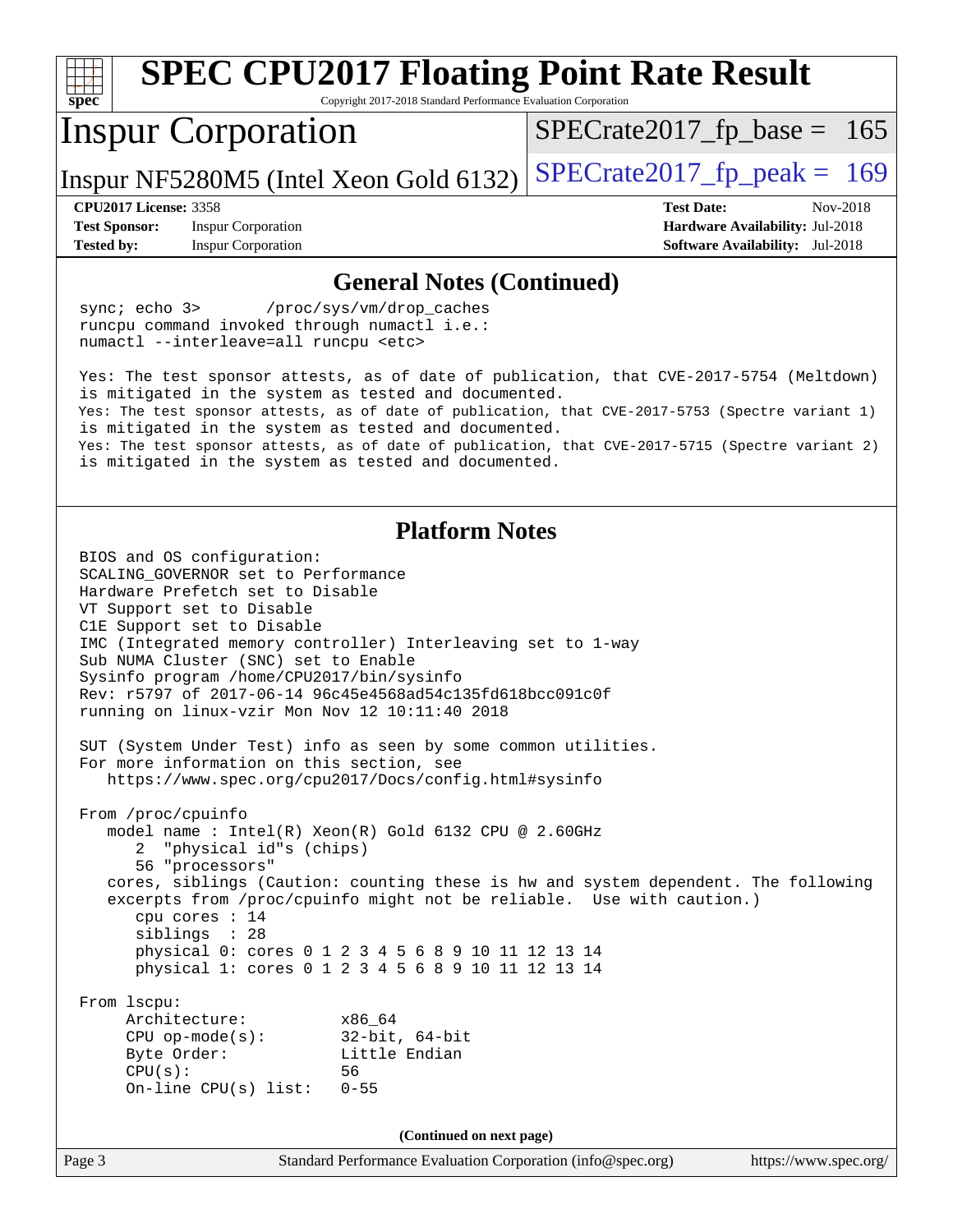| <b>SPEC CPU2017 Floating Point Rate Result</b><br>Copyright 2017-2018 Standard Performance Evaluation Corporation<br>spec                                                                                                                                                                                                                                                                                                                                                                                                                                                                                                                                                                                                                                                                                                                                                                                                                                                                                                                                                                                                                                                                                                                                                                                                                                                                                                                                                                                                                                                                                                |                                                                                                             |
|--------------------------------------------------------------------------------------------------------------------------------------------------------------------------------------------------------------------------------------------------------------------------------------------------------------------------------------------------------------------------------------------------------------------------------------------------------------------------------------------------------------------------------------------------------------------------------------------------------------------------------------------------------------------------------------------------------------------------------------------------------------------------------------------------------------------------------------------------------------------------------------------------------------------------------------------------------------------------------------------------------------------------------------------------------------------------------------------------------------------------------------------------------------------------------------------------------------------------------------------------------------------------------------------------------------------------------------------------------------------------------------------------------------------------------------------------------------------------------------------------------------------------------------------------------------------------------------------------------------------------|-------------------------------------------------------------------------------------------------------------|
| <b>Inspur Corporation</b>                                                                                                                                                                                                                                                                                                                                                                                                                                                                                                                                                                                                                                                                                                                                                                                                                                                                                                                                                                                                                                                                                                                                                                                                                                                                                                                                                                                                                                                                                                                                                                                                | $SPECrate2017_fp\_base =$<br>165                                                                            |
| Inspur NF5280M5 (Intel Xeon Gold 6132)                                                                                                                                                                                                                                                                                                                                                                                                                                                                                                                                                                                                                                                                                                                                                                                                                                                                                                                                                                                                                                                                                                                                                                                                                                                                                                                                                                                                                                                                                                                                                                                   | $SPECrate2017_fp\_peak = 169$                                                                               |
| <b>CPU2017 License: 3358</b><br><b>Test Sponsor:</b><br><b>Inspur Corporation</b><br><b>Tested by:</b><br><b>Inspur Corporation</b>                                                                                                                                                                                                                                                                                                                                                                                                                                                                                                                                                                                                                                                                                                                                                                                                                                                                                                                                                                                                                                                                                                                                                                                                                                                                                                                                                                                                                                                                                      | <b>Test Date:</b><br>Nov-2018<br>Hardware Availability: Jul-2018<br><b>Software Availability:</b> Jul-2018  |
| <b>Platform Notes (Continued)</b>                                                                                                                                                                                                                                                                                                                                                                                                                                                                                                                                                                                                                                                                                                                                                                                                                                                                                                                                                                                                                                                                                                                                                                                                                                                                                                                                                                                                                                                                                                                                                                                        |                                                                                                             |
| Thread( $s$ ) per core:<br>2<br>14<br>$Core(s)$ per socket:<br>2<br>Socket(s):<br>4<br>NUMA $node(s):$<br>Vendor ID:<br>GenuineIntel<br>CPU family:<br>6<br>Model:<br>85<br>Model name:<br>Stepping:<br>4<br>CPU MHz:<br>3299.900<br>3700.0000<br>$CPU$ max $MHz$ :<br>CPU min MHz:<br>1000.0000<br>5200.00<br>BogoMIPS:<br>Virtualization:<br>$VT - x$<br>L1d cache:<br>32K<br>Lli cache:<br>32K<br>L2 cache:<br>1024K<br>L3 cache:<br>19712K<br>NUMA node0 CPU(s):<br>$0-3, 7-9, 28-31, 35-37$<br>$4-6$ , $10-13$ , $32-34$ , $38-41$<br>NUMA $node1$ CPU $(s)$ :<br>$14 - 17, 21 - 23, 42 - 45, 49 - 51$<br>NUMA $node2$ $CPU(s):$<br>NUMA node3 CPU(s):<br>$18 - 20$ , $24 - 27$ , $46 - 48$ , $52 - 55$<br>Flags:<br>pat pse36 clflush dts acpi mmx fxsr sse sse2 ss ht tm pbe syscall nx pdpelgb rdtscp<br>lm constant_tsc art arch_perfmon pebs bts rep_good nopl xtopology nonstop_tsc cpuid<br>aperfmperf pni pclmulqdq dtes64 ds_cpl vmx smx est tm2 ssse3 sdbg fma cx16 xtpr pdcm<br>pcid dca sse4_1 sse4_2 x2apic movbe popcnt tsc_deadline_timer aes xsave avx f16c<br>rdrand lahf_lm abm 3dnowprefetch cpuid_fault epb cat_13 cdp_13 invpcid_single pti<br>intel_ppin mba tpr_shadow vnmi flexpriority ept vpid fsgsbase tsc_adjust bmil hle<br>avx2 smep bmi2 erms invpcid rtm cqm mpx rdt_a avx512f avx512dq rdseed adx smap<br>clflushopt clwb intel_pt avx512cd avx512bw avx512vl xsaveopt xsavec xgetbvl xsaves<br>cqm_llc cqm_occup_llc cqm_mbm_total cqm_mbm_local dtherm ida arat pln pts hwp<br>hwp_act_window hwp_epp hwp_pkg_req pku ospke<br>/proc/cpuinfo cache data<br>cache size : 19712 KB | $Intel(R) Xeon(R) Gold 6132 CPU @ 2.60GHz$<br>fpu vme de pse tsc msr pae mce cx8 apic sep mtrr pge mca cmov |
| From numactl --hardware WARNING: a numactl 'node' might or might not correspond to a<br>physical chip.<br>$available: 4 nodes (0-3)$<br>node 0 cpus: 0 1 2 3 7 8 9 28 29 30 31 35 36 37<br>node 0 size: 192014 MB<br>node 0 free: 183146 MB                                                                                                                                                                                                                                                                                                                                                                                                                                                                                                                                                                                                                                                                                                                                                                                                                                                                                                                                                                                                                                                                                                                                                                                                                                                                                                                                                                              |                                                                                                             |
| node 1 cpus: 4 5 6 10 11 12 13 32 33 34 38 39 40 41<br>node 1 size: 193533 MB<br>node 1 free: 186540 MB<br>node 2 cpus: 14 15 16 17 21 22 23 42 43 44 45 49 50 51                                                                                                                                                                                                                                                                                                                                                                                                                                                                                                                                                                                                                                                                                                                                                                                                                                                                                                                                                                                                                                                                                                                                                                                                                                                                                                                                                                                                                                                        |                                                                                                             |

**(Continued on next page)**

Page 4 Standard Performance Evaluation Corporation [\(info@spec.org\)](mailto:info@spec.org) <https://www.spec.org/>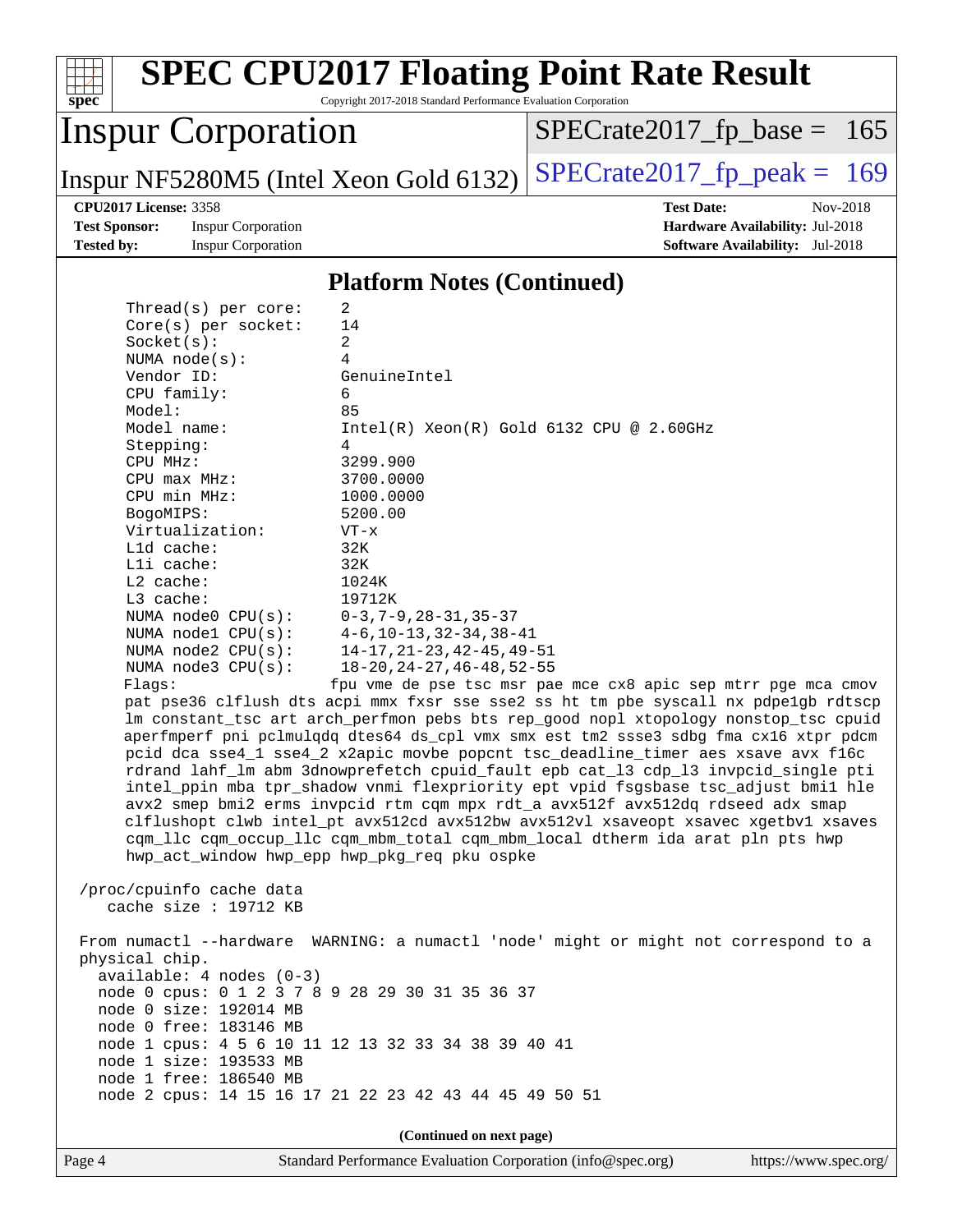| <b>SPEC CPU2017 Floating Point Rate Result</b><br>Copyright 2017-2018 Standard Performance Evaluation Corporation<br>$spec^*$                                                                                                                                                                                                                                                                                                                                                                     |                                                                                                     |
|---------------------------------------------------------------------------------------------------------------------------------------------------------------------------------------------------------------------------------------------------------------------------------------------------------------------------------------------------------------------------------------------------------------------------------------------------------------------------------------------------|-----------------------------------------------------------------------------------------------------|
| <b>Inspur Corporation</b>                                                                                                                                                                                                                                                                                                                                                                                                                                                                         | $SPECrate2017_fp\_base = 165$                                                                       |
| Inspur NF5280M5 (Intel Xeon Gold 6132)                                                                                                                                                                                                                                                                                                                                                                                                                                                            | $SPECTate2017$ _fp_peak = 169                                                                       |
| <b>CPU2017 License: 3358</b><br><b>Test Sponsor:</b><br><b>Inspur Corporation</b><br><b>Tested by:</b><br><b>Inspur Corporation</b>                                                                                                                                                                                                                                                                                                                                                               | <b>Test Date:</b><br>Nov-2018<br>Hardware Availability: Jul-2018<br>Software Availability: Jul-2018 |
| <b>Platform Notes (Continued)</b>                                                                                                                                                                                                                                                                                                                                                                                                                                                                 |                                                                                                     |
| node 2 size: 193533 MB<br>node 2 free: 186627 MB<br>node 3 cpus: 18 19 20 24 25 26 27 46 47 48 52 53 54 55<br>node 3 size: 193387 MB<br>node 3 free: 186486 MB<br>node distances:<br>$\overline{1}$<br>node<br>$\overline{0}$<br>2<br>3<br>11<br>21 21<br>0 :<br>10<br>1:<br>11<br>10 21 21<br>2:<br>21<br>21<br>10<br>- 11<br>3:<br>21<br>21<br>11<br>10<br>From /proc/meminfo                                                                                                                   |                                                                                                     |
| MemTotal:<br>791007688 kB<br>HugePages_Total:<br>0<br>Hugepagesize:<br>2048 kB<br>/usr/bin/lsb_release -d<br>SUSE Linux Enterprise Server 12 SP2                                                                                                                                                                                                                                                                                                                                                  |                                                                                                     |
| From /etc/*release* /etc/*version*<br>SuSE-release:<br>SUSE Linux Enterprise Server 12 (x86_64)<br>$VERSION = 12$<br>$PATCHLEVEL = 2$<br># This file is deprecated and will be removed in a future service pack or release.<br># Please check /etc/os-release for details about this release.<br>os-release:<br>NAME="SLES"<br>VERSION="12-SP2"<br>VERSION_ID="12.2"<br>PRETTY_NAME="SUSE Linux Enterprise Server 12 SP2"<br>ID="sles"<br>ANSI COLOR="0;32"<br>CPE_NAME="cpe:/o:suse:sles:12:sp2" |                                                                                                     |
| uname $-a$ :<br>Linux linux-vzir 4.17.9-69-default #1 SMP Wed Jul 25 10:40:26 CST 2018 x86_64 x86_64<br>x86_64 GNU/Linux<br>run-level 3 Nov 7 $16:45$ last=5                                                                                                                                                                                                                                                                                                                                      |                                                                                                     |
| SPEC is set to: /home/CPU2017<br>Type Size Used Avail Use% Mounted on<br>Filesystem<br>/dev/sda4<br>145G<br>89G<br>56G 62% / home<br>xfs                                                                                                                                                                                                                                                                                                                                                          |                                                                                                     |
| Additional information from dmidecode follows. WARNING: Use caution when you interpret                                                                                                                                                                                                                                                                                                                                                                                                            |                                                                                                     |
| (Continued on next page)                                                                                                                                                                                                                                                                                                                                                                                                                                                                          |                                                                                                     |
| Page 5<br>Standard Performance Evaluation Corporation (info@spec.org)                                                                                                                                                                                                                                                                                                                                                                                                                             | https://www.spec.org/                                                                               |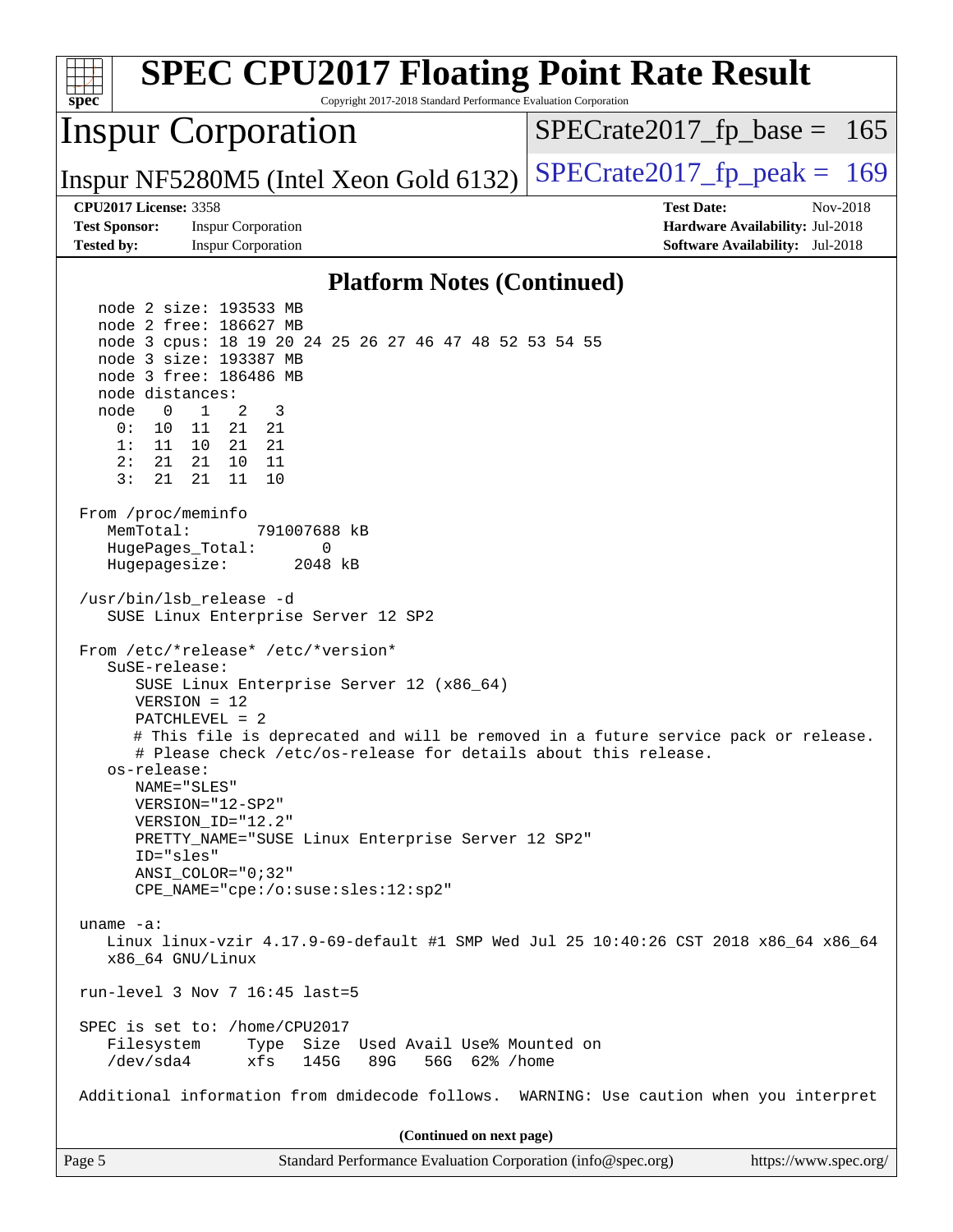| $spec^*$                                          | <b>SPEC CPU2017 Floating Point Rate Result</b><br>Copyright 2017-2018 Standard Performance Evaluation Corporation |                                        |
|---------------------------------------------------|-------------------------------------------------------------------------------------------------------------------|----------------------------------------|
|                                                   | <b>Inspur Corporation</b>                                                                                         | $SPECrate2017_fp\_base = 165$          |
|                                                   | Inspur NF5280M5 (Intel Xeon Gold 6132)                                                                            | $SPECrate2017_fp\_peak = 169$          |
| <b>CPU2017 License: 3358</b>                      |                                                                                                                   | <b>Test Date:</b><br>Nov-2018          |
| <b>Test Sponsor:</b><br><b>Inspur Corporation</b> |                                                                                                                   | Hardware Availability: Jul-2018        |
| <b>Tested by:</b>                                 | <b>Inspur Corporation</b>                                                                                         | <b>Software Availability:</b> Jul-2018 |
|                                                   |                                                                                                                   |                                        |

#### **[Platform Notes \(Continued\)](http://www.spec.org/auto/cpu2017/Docs/result-fields.html#PlatformNotes)**

 this section. The 'dmidecode' program reads system data which is "intended to allow hardware to be accurately determined", but the intent may not be met, as there are frequent changes to hardware, firmware, and the "DMTF SMBIOS" standard. BIOS Inspur 4.0.4 07/19/2018

 Memory: 24x Samsung M393A4K40CB2-CTD 32 GB 2 rank 2666

(End of data from sysinfo program)

### **[Compiler Version Notes](http://www.spec.org/auto/cpu2017/Docs/result-fields.html#CompilerVersionNotes)**

| $519.1$ bm_r(base) 538.imagick_r(base, peak) 544.nab_r(base)<br>CC.                                                        |  |  |  |  |
|----------------------------------------------------------------------------------------------------------------------------|--|--|--|--|
| icc (ICC) 18.0.0 20170811<br>Copyright (C) 1985-2017 Intel Corporation. All rights reserved.                               |  |  |  |  |
|                                                                                                                            |  |  |  |  |
| 519.1bm $r(\text{peak})$ 544.nab $r(\text{peak})$<br>CC.                                                                   |  |  |  |  |
| icc (ICC) 18.0.0 20170811<br>Copyright (C) 1985-2017 Intel Corporation. All rights reserved.                               |  |  |  |  |
|                                                                                                                            |  |  |  |  |
| CXXC 508.namd_r(base) 510.parest_r(base)                                                                                   |  |  |  |  |
| icpc (ICC) 18.0.0 20170811<br>Copyright (C) 1985-2017 Intel Corporation. All rights reserved.                              |  |  |  |  |
|                                                                                                                            |  |  |  |  |
| CXXC 508.namd_r(peak) 510.parest_r(peak)                                                                                   |  |  |  |  |
| icpc (ICC) 18.0.0 20170811<br>Copyright (C) 1985-2017 Intel Corporation. All rights reserved.                              |  |  |  |  |
| --------------------------<br>CC 511. povray $r(base)$ 526. blender $r(base)$                                              |  |  |  |  |
| icpc (ICC) 18.0.0 20170811<br>Copyright (C) 1985-2017 Intel Corporation. All rights reserved.<br>icc (ICC) 18.0.0 20170811 |  |  |  |  |
| Copyright (C) 1985-2017 Intel Corporation. All rights reserved.                                                            |  |  |  |  |
| (Continued on next page)                                                                                                   |  |  |  |  |

Page 6 Standard Performance Evaluation Corporation [\(info@spec.org\)](mailto:info@spec.org) <https://www.spec.org/>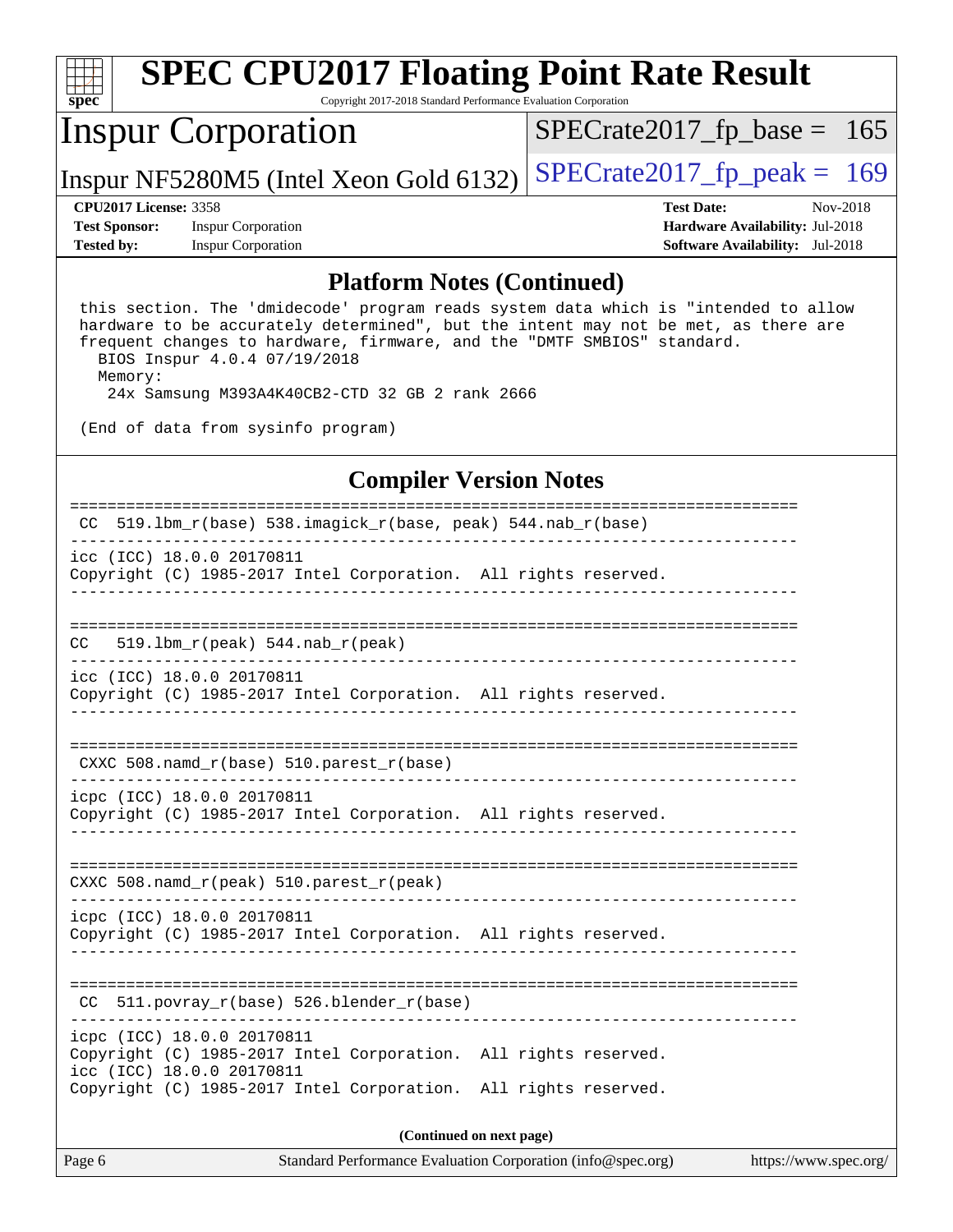| spec                                                                                                                                           | <b>SPEC CPU2017 Floating Point Rate Result</b><br>Copyright 2017-2018 Standard Performance Evaluation Corporation |
|------------------------------------------------------------------------------------------------------------------------------------------------|-------------------------------------------------------------------------------------------------------------------|
| <b>Inspur Corporation</b>                                                                                                                      | $SPECrate2017_fp\_base = 165$                                                                                     |
| Inspur NF5280M5 (Intel Xeon Gold 6132)                                                                                                         | $SPECrate2017_fp\_peak = 169$                                                                                     |
| <b>CPU2017 License: 3358</b><br><b>Test Sponsor:</b><br><b>Inspur Corporation</b><br><b>Tested by:</b><br><b>Inspur Corporation</b>            | <b>Test Date:</b><br>Nov-2018<br>Hardware Availability: Jul-2018<br><b>Software Availability:</b> Jul-2018        |
|                                                                                                                                                | <b>Compiler Version Notes (Continued)</b>                                                                         |
| 511.povray_r(peak) 526.blender_r(peak)<br>CC.                                                                                                  |                                                                                                                   |
| icpc (ICC) 18.0.0 20170811<br>Copyright (C) 1985-2017 Intel Corporation. All rights reserved.<br>icc (ICC) 18.0.0 20170811                     |                                                                                                                   |
| Copyright (C) 1985-2017 Intel Corporation. All rights reserved.                                                                                |                                                                                                                   |
| 507.cactuBSSN r(base)<br>FC.                                                                                                                   |                                                                                                                   |
| icpc (ICC) 18.0.0 20170811<br>Copyright (C) 1985-2017 Intel Corporation. All rights reserved.<br>icc (ICC) 18.0.0 20170811                     |                                                                                                                   |
| Copyright (C) 1985-2017 Intel Corporation.<br>ifort (IFORT) 18.0.0 20170811<br>Copyright (C) 1985-2017 Intel Corporation. All rights reserved. | All rights reserved.                                                                                              |
|                                                                                                                                                |                                                                                                                   |
| 507.cactuBSSN_r(peak)<br>FC.                                                                                                                   |                                                                                                                   |
| icpc (ICC) 18.0.0 20170811<br>Copyright (C) 1985-2017 Intel Corporation. All rights reserved.<br>icc (ICC) 18.0.0 20170811                     |                                                                                                                   |
| Copyright (C) 1985-2017 Intel Corporation. All rights reserved.<br>ifort (IFORT) 18.0.0 20170811                                               |                                                                                                                   |
| Copyright (C) 1985-2017 Intel Corporation. All rights reserved.                                                                                |                                                                                                                   |
| FC 503.bwaves_r(base, peak) 549.fotonik3d_r(base, peak) 554.roms_r(base)                                                                       |                                                                                                                   |
| ifort (IFORT) 18.0.0 20170811<br>Copyright (C) 1985-2017 Intel Corporation. All rights reserved.                                               |                                                                                                                   |
| $FC 554.rows_r (peak)$                                                                                                                         |                                                                                                                   |
| ifort (IFORT) 18.0.0 20170811<br>Copyright (C) 1985-2017 Intel Corporation. All rights reserved.                                               |                                                                                                                   |
|                                                                                                                                                | (Continued on next page)                                                                                          |

Page 7 Standard Performance Evaluation Corporation [\(info@spec.org\)](mailto:info@spec.org) <https://www.spec.org/>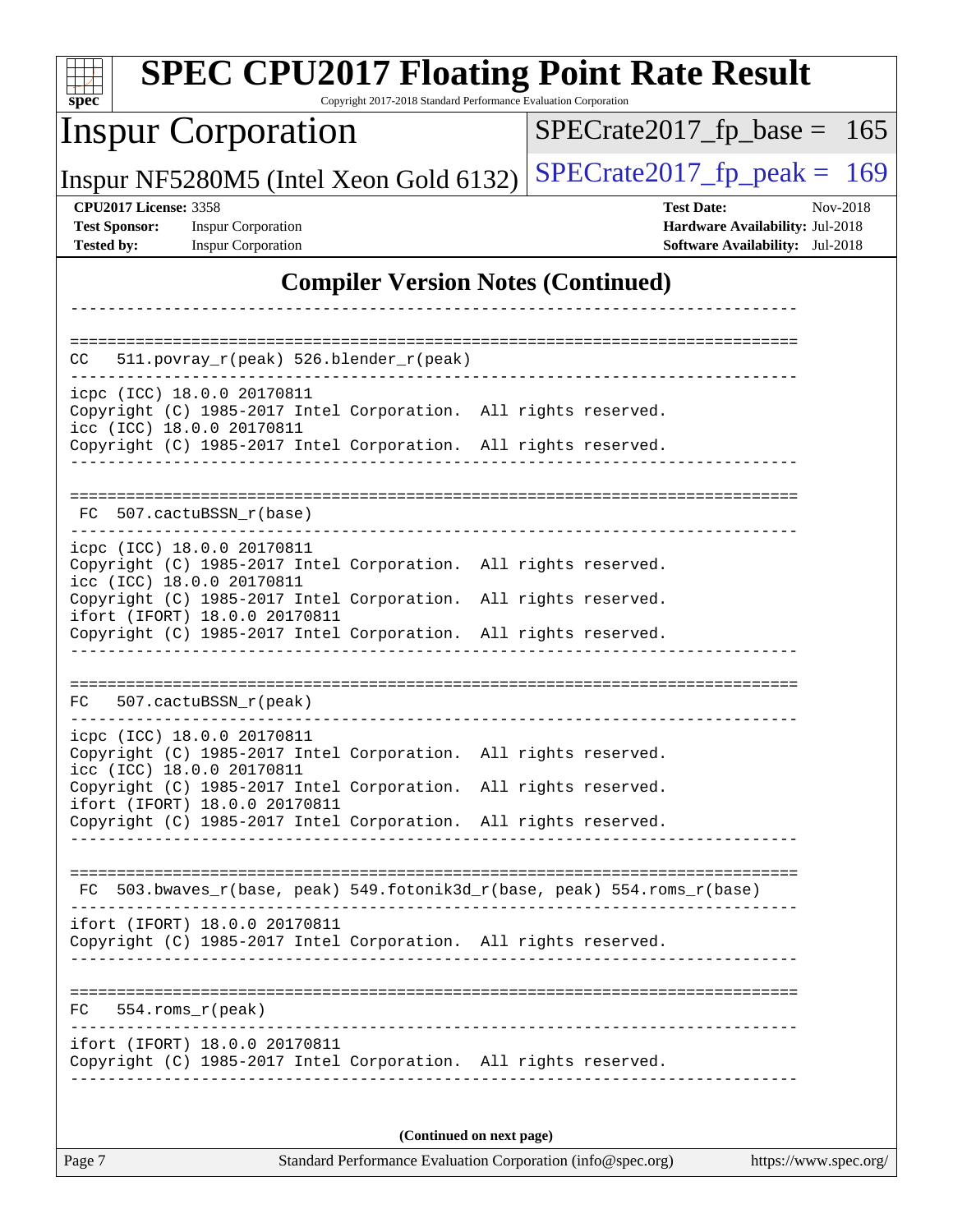| <b>SPEC CPU2017 Floating Point Rate Result</b><br>spec<br>Copyright 2017-2018 Standard Performance Evaluation Corporation           |                                                                                                            |
|-------------------------------------------------------------------------------------------------------------------------------------|------------------------------------------------------------------------------------------------------------|
| <b>Inspur Corporation</b>                                                                                                           | $SPECrate2017_fp\_base = 165$                                                                              |
| Inspur NF5280M5 (Intel Xeon Gold 6132)                                                                                              | $SPECrate2017_fp\_peak = 169$                                                                              |
| <b>CPU2017 License: 3358</b><br><b>Test Sponsor:</b><br><b>Inspur Corporation</b><br><b>Tested by:</b><br><b>Inspur Corporation</b> | <b>Test Date:</b><br>Nov-2018<br>Hardware Availability: Jul-2018<br><b>Software Availability:</b> Jul-2018 |
| <b>Compiler Version Notes (Continued)</b>                                                                                           |                                                                                                            |
| $CC$ 521.wrf_r(base) 527.cam4_r(base)                                                                                               |                                                                                                            |
| ifort (IFORT) 18.0.0 20170811<br>Copyright (C) 1985-2017 Intel Corporation. All rights reserved.<br>icc (ICC) 18.0.0 20170811       |                                                                                                            |
| Copyright (C) 1985-2017 Intel Corporation. All rights reserved.                                                                     |                                                                                                            |
| $521.wrf_r(peak) 527.cam4_r(peak)$<br>CC.                                                                                           |                                                                                                            |
| ifort (IFORT) 18.0.0 20170811<br>Copyright (C) 1985-2017 Intel Corporation. All rights reserved.<br>icc (ICC) 18.0.0 20170811       |                                                                                                            |
| Copyright (C) 1985-2017 Intel Corporation. All rights reserved.                                                                     |                                                                                                            |

# **[Base Compiler Invocation](http://www.spec.org/auto/cpu2017/Docs/result-fields.html#BaseCompilerInvocation)**

------------------------------------------------------------------------------

[C benchmarks](http://www.spec.org/auto/cpu2017/Docs/result-fields.html#Cbenchmarks): [icc](http://www.spec.org/cpu2017/results/res2018q4/cpu2017-20181112-09588.flags.html#user_CCbase_intel_icc_18.0_66fc1ee009f7361af1fbd72ca7dcefbb700085f36577c54f309893dd4ec40d12360134090235512931783d35fd58c0460139e722d5067c5574d8eaf2b3e37e92)

[C++ benchmarks:](http://www.spec.org/auto/cpu2017/Docs/result-fields.html#CXXbenchmarks) [icpc](http://www.spec.org/cpu2017/results/res2018q4/cpu2017-20181112-09588.flags.html#user_CXXbase_intel_icpc_18.0_c510b6838c7f56d33e37e94d029a35b4a7bccf4766a728ee175e80a419847e808290a9b78be685c44ab727ea267ec2f070ec5dc83b407c0218cded6866a35d07)

[Fortran benchmarks](http://www.spec.org/auto/cpu2017/Docs/result-fields.html#Fortranbenchmarks): [ifort](http://www.spec.org/cpu2017/results/res2018q4/cpu2017-20181112-09588.flags.html#user_FCbase_intel_ifort_18.0_8111460550e3ca792625aed983ce982f94888b8b503583aa7ba2b8303487b4d8a21a13e7191a45c5fd58ff318f48f9492884d4413fa793fd88dd292cad7027ca)

[Benchmarks using both Fortran and C](http://www.spec.org/auto/cpu2017/Docs/result-fields.html#BenchmarksusingbothFortranandC): [ifort](http://www.spec.org/cpu2017/results/res2018q4/cpu2017-20181112-09588.flags.html#user_CC_FCbase_intel_ifort_18.0_8111460550e3ca792625aed983ce982f94888b8b503583aa7ba2b8303487b4d8a21a13e7191a45c5fd58ff318f48f9492884d4413fa793fd88dd292cad7027ca) [icc](http://www.spec.org/cpu2017/results/res2018q4/cpu2017-20181112-09588.flags.html#user_CC_FCbase_intel_icc_18.0_66fc1ee009f7361af1fbd72ca7dcefbb700085f36577c54f309893dd4ec40d12360134090235512931783d35fd58c0460139e722d5067c5574d8eaf2b3e37e92)

[Benchmarks using both C and C++](http://www.spec.org/auto/cpu2017/Docs/result-fields.html#BenchmarksusingbothCandCXX): [icpc](http://www.spec.org/cpu2017/results/res2018q4/cpu2017-20181112-09588.flags.html#user_CC_CXXbase_intel_icpc_18.0_c510b6838c7f56d33e37e94d029a35b4a7bccf4766a728ee175e80a419847e808290a9b78be685c44ab727ea267ec2f070ec5dc83b407c0218cded6866a35d07) [icc](http://www.spec.org/cpu2017/results/res2018q4/cpu2017-20181112-09588.flags.html#user_CC_CXXbase_intel_icc_18.0_66fc1ee009f7361af1fbd72ca7dcefbb700085f36577c54f309893dd4ec40d12360134090235512931783d35fd58c0460139e722d5067c5574d8eaf2b3e37e92)

[Benchmarks using Fortran, C, and C++:](http://www.spec.org/auto/cpu2017/Docs/result-fields.html#BenchmarksusingFortranCandCXX) [icpc](http://www.spec.org/cpu2017/results/res2018q4/cpu2017-20181112-09588.flags.html#user_CC_CXX_FCbase_intel_icpc_18.0_c510b6838c7f56d33e37e94d029a35b4a7bccf4766a728ee175e80a419847e808290a9b78be685c44ab727ea267ec2f070ec5dc83b407c0218cded6866a35d07) [icc](http://www.spec.org/cpu2017/results/res2018q4/cpu2017-20181112-09588.flags.html#user_CC_CXX_FCbase_intel_icc_18.0_66fc1ee009f7361af1fbd72ca7dcefbb700085f36577c54f309893dd4ec40d12360134090235512931783d35fd58c0460139e722d5067c5574d8eaf2b3e37e92) [ifort](http://www.spec.org/cpu2017/results/res2018q4/cpu2017-20181112-09588.flags.html#user_CC_CXX_FCbase_intel_ifort_18.0_8111460550e3ca792625aed983ce982f94888b8b503583aa7ba2b8303487b4d8a21a13e7191a45c5fd58ff318f48f9492884d4413fa793fd88dd292cad7027ca)

### **[Base Portability Flags](http://www.spec.org/auto/cpu2017/Docs/result-fields.html#BasePortabilityFlags)**

 503.bwaves\_r: [-DSPEC\\_LP64](http://www.spec.org/cpu2017/results/res2018q4/cpu2017-20181112-09588.flags.html#suite_basePORTABILITY503_bwaves_r_DSPEC_LP64) 507.cactuBSSN\_r: [-DSPEC\\_LP64](http://www.spec.org/cpu2017/results/res2018q4/cpu2017-20181112-09588.flags.html#suite_basePORTABILITY507_cactuBSSN_r_DSPEC_LP64) 508.namd\_r: [-DSPEC\\_LP64](http://www.spec.org/cpu2017/results/res2018q4/cpu2017-20181112-09588.flags.html#suite_basePORTABILITY508_namd_r_DSPEC_LP64)

**(Continued on next page)**

Page 8 Standard Performance Evaluation Corporation [\(info@spec.org\)](mailto:info@spec.org) <https://www.spec.org/>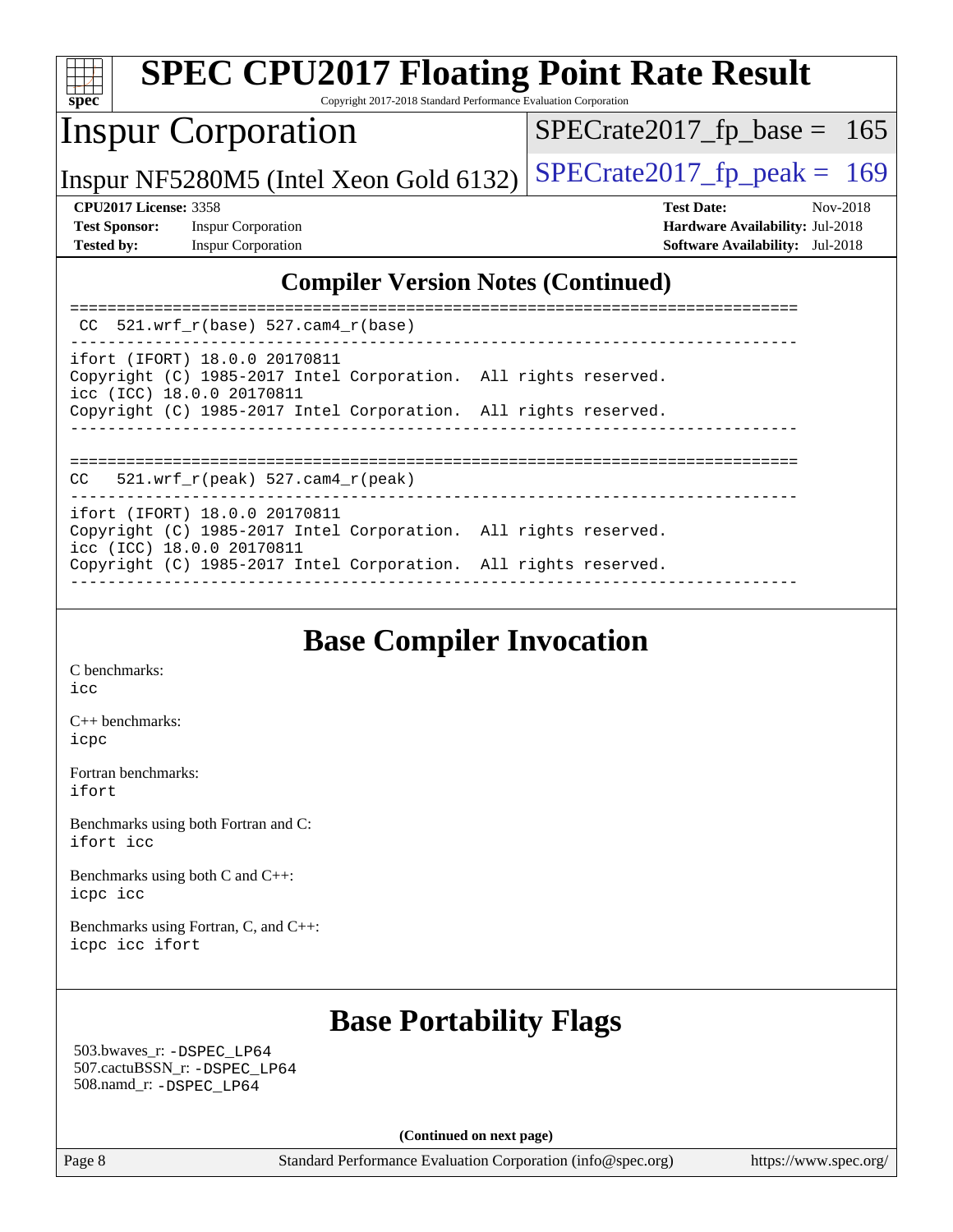

Page 9 Standard Performance Evaluation Corporation [\(info@spec.org\)](mailto:info@spec.org) <https://www.spec.org/>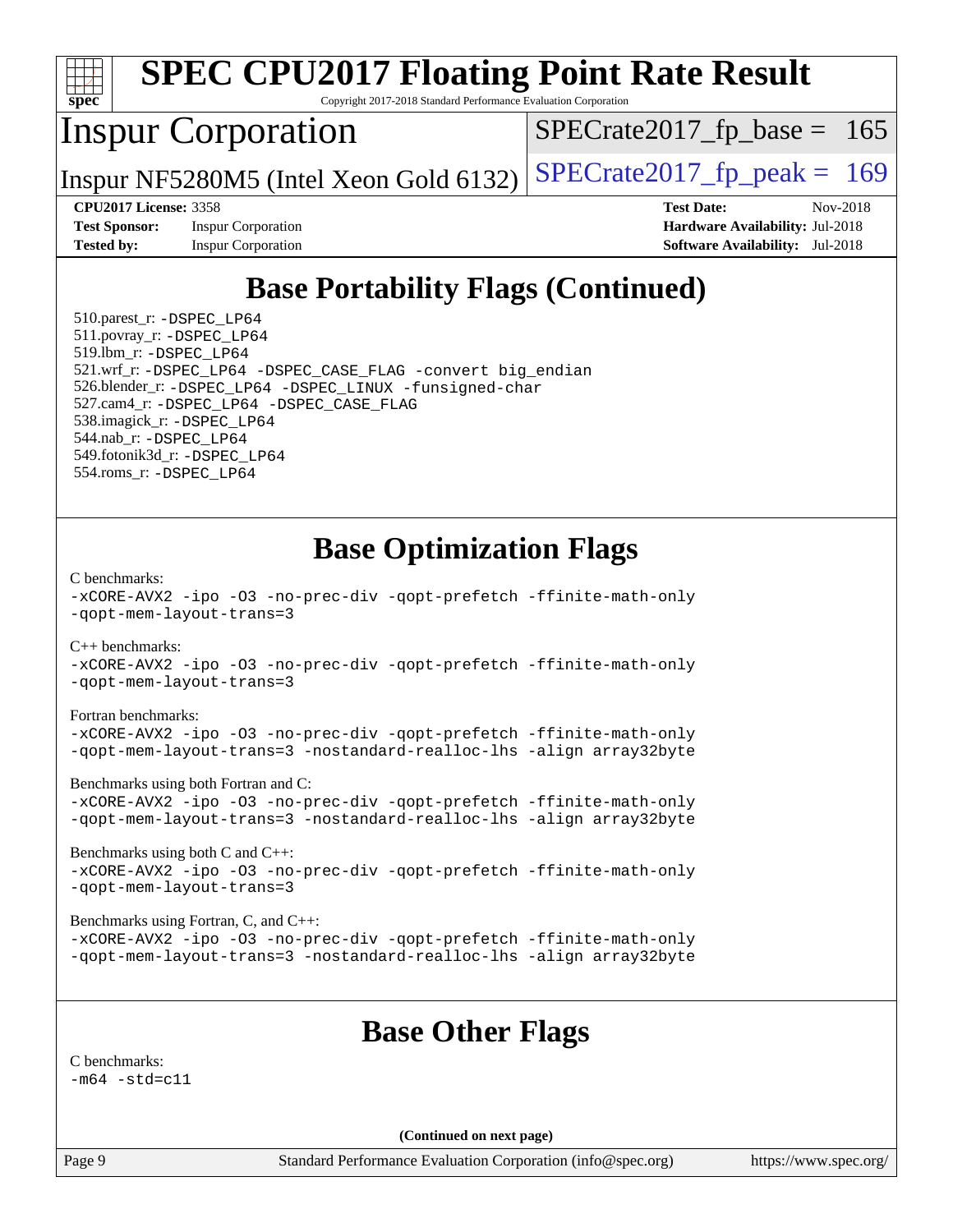| <b>SPEC CPU2017 Floating Point Rate Result</b><br>Spec<br>Copyright 2017-2018 Standard Performance Evaluation Corporation |                                        |                                        |          |  |  |
|---------------------------------------------------------------------------------------------------------------------------|----------------------------------------|----------------------------------------|----------|--|--|
|                                                                                                                           | <b>Inspur Corporation</b>              | $SPECTate2017_fp\_base = 165$          |          |  |  |
|                                                                                                                           | Inspur NF5280M5 (Intel Xeon Gold 6132) | $SPECrate2017_fp\_peak = 169$          |          |  |  |
| <b>CPU2017 License: 3358</b>                                                                                              |                                        | <b>Test Date:</b>                      | Nov-2018 |  |  |
|                                                                                                                           |                                        |                                        |          |  |  |
| <b>Test Sponsor:</b>                                                                                                      | <b>Inspur Corporation</b>              | <b>Hardware Availability: Jul-2018</b> |          |  |  |
| <b>Tested by:</b>                                                                                                         | <b>Inspur Corporation</b>              | <b>Software Availability:</b> Jul-2018 |          |  |  |

[Fortran benchmarks](http://www.spec.org/auto/cpu2017/Docs/result-fields.html#Fortranbenchmarks):

[-m64](http://www.spec.org/cpu2017/results/res2018q4/cpu2017-20181112-09588.flags.html#user_FCbase_intel_intel64_18.0_af43caccfc8ded86e7699f2159af6efc7655f51387b94da716254467f3c01020a5059329e2569e4053f409e7c9202a7efc638f7a6d1ffb3f52dea4a3e31d82ab)

[Benchmarks using both Fortran and C](http://www.spec.org/auto/cpu2017/Docs/result-fields.html#BenchmarksusingbothFortranandC): [-m64](http://www.spec.org/cpu2017/results/res2018q4/cpu2017-20181112-09588.flags.html#user_CC_FCbase_intel_intel64_18.0_af43caccfc8ded86e7699f2159af6efc7655f51387b94da716254467f3c01020a5059329e2569e4053f409e7c9202a7efc638f7a6d1ffb3f52dea4a3e31d82ab) [-std=c11](http://www.spec.org/cpu2017/results/res2018q4/cpu2017-20181112-09588.flags.html#user_CC_FCbase_intel_compiler_c11_mode_0e1c27790398a4642dfca32ffe6c27b5796f9c2d2676156f2e42c9c44eaad0c049b1cdb667a270c34d979996257aeb8fc440bfb01818dbc9357bd9d174cb8524)

[Benchmarks using both C and C++](http://www.spec.org/auto/cpu2017/Docs/result-fields.html#BenchmarksusingbothCandCXX): [-m64](http://www.spec.org/cpu2017/results/res2018q4/cpu2017-20181112-09588.flags.html#user_CC_CXXbase_intel_intel64_18.0_af43caccfc8ded86e7699f2159af6efc7655f51387b94da716254467f3c01020a5059329e2569e4053f409e7c9202a7efc638f7a6d1ffb3f52dea4a3e31d82ab) [-std=c11](http://www.spec.org/cpu2017/results/res2018q4/cpu2017-20181112-09588.flags.html#user_CC_CXXbase_intel_compiler_c11_mode_0e1c27790398a4642dfca32ffe6c27b5796f9c2d2676156f2e42c9c44eaad0c049b1cdb667a270c34d979996257aeb8fc440bfb01818dbc9357bd9d174cb8524)

[Benchmarks using Fortran, C, and C++:](http://www.spec.org/auto/cpu2017/Docs/result-fields.html#BenchmarksusingFortranCandCXX)  $-m64$   $-std=cl1$ 

## **[Peak Compiler Invocation](http://www.spec.org/auto/cpu2017/Docs/result-fields.html#PeakCompilerInvocation)**

[C benchmarks](http://www.spec.org/auto/cpu2017/Docs/result-fields.html#Cbenchmarks): [icc](http://www.spec.org/cpu2017/results/res2018q4/cpu2017-20181112-09588.flags.html#user_CCpeak_intel_icc_18.0_66fc1ee009f7361af1fbd72ca7dcefbb700085f36577c54f309893dd4ec40d12360134090235512931783d35fd58c0460139e722d5067c5574d8eaf2b3e37e92)

[C++ benchmarks:](http://www.spec.org/auto/cpu2017/Docs/result-fields.html#CXXbenchmarks) [icpc](http://www.spec.org/cpu2017/results/res2018q4/cpu2017-20181112-09588.flags.html#user_CXXpeak_intel_icpc_18.0_c510b6838c7f56d33e37e94d029a35b4a7bccf4766a728ee175e80a419847e808290a9b78be685c44ab727ea267ec2f070ec5dc83b407c0218cded6866a35d07)

[Fortran benchmarks](http://www.spec.org/auto/cpu2017/Docs/result-fields.html#Fortranbenchmarks): [ifort](http://www.spec.org/cpu2017/results/res2018q4/cpu2017-20181112-09588.flags.html#user_FCpeak_intel_ifort_18.0_8111460550e3ca792625aed983ce982f94888b8b503583aa7ba2b8303487b4d8a21a13e7191a45c5fd58ff318f48f9492884d4413fa793fd88dd292cad7027ca)

[Benchmarks using both Fortran and C](http://www.spec.org/auto/cpu2017/Docs/result-fields.html#BenchmarksusingbothFortranandC): [ifort](http://www.spec.org/cpu2017/results/res2018q4/cpu2017-20181112-09588.flags.html#user_CC_FCpeak_intel_ifort_18.0_8111460550e3ca792625aed983ce982f94888b8b503583aa7ba2b8303487b4d8a21a13e7191a45c5fd58ff318f48f9492884d4413fa793fd88dd292cad7027ca) [icc](http://www.spec.org/cpu2017/results/res2018q4/cpu2017-20181112-09588.flags.html#user_CC_FCpeak_intel_icc_18.0_66fc1ee009f7361af1fbd72ca7dcefbb700085f36577c54f309893dd4ec40d12360134090235512931783d35fd58c0460139e722d5067c5574d8eaf2b3e37e92)

[Benchmarks using both C and C++](http://www.spec.org/auto/cpu2017/Docs/result-fields.html#BenchmarksusingbothCandCXX): [icpc](http://www.spec.org/cpu2017/results/res2018q4/cpu2017-20181112-09588.flags.html#user_CC_CXXpeak_intel_icpc_18.0_c510b6838c7f56d33e37e94d029a35b4a7bccf4766a728ee175e80a419847e808290a9b78be685c44ab727ea267ec2f070ec5dc83b407c0218cded6866a35d07) [icc](http://www.spec.org/cpu2017/results/res2018q4/cpu2017-20181112-09588.flags.html#user_CC_CXXpeak_intel_icc_18.0_66fc1ee009f7361af1fbd72ca7dcefbb700085f36577c54f309893dd4ec40d12360134090235512931783d35fd58c0460139e722d5067c5574d8eaf2b3e37e92)

[Benchmarks using Fortran, C, and C++:](http://www.spec.org/auto/cpu2017/Docs/result-fields.html#BenchmarksusingFortranCandCXX) [icpc](http://www.spec.org/cpu2017/results/res2018q4/cpu2017-20181112-09588.flags.html#user_CC_CXX_FCpeak_intel_icpc_18.0_c510b6838c7f56d33e37e94d029a35b4a7bccf4766a728ee175e80a419847e808290a9b78be685c44ab727ea267ec2f070ec5dc83b407c0218cded6866a35d07) [icc](http://www.spec.org/cpu2017/results/res2018q4/cpu2017-20181112-09588.flags.html#user_CC_CXX_FCpeak_intel_icc_18.0_66fc1ee009f7361af1fbd72ca7dcefbb700085f36577c54f309893dd4ec40d12360134090235512931783d35fd58c0460139e722d5067c5574d8eaf2b3e37e92) [ifort](http://www.spec.org/cpu2017/results/res2018q4/cpu2017-20181112-09588.flags.html#user_CC_CXX_FCpeak_intel_ifort_18.0_8111460550e3ca792625aed983ce982f94888b8b503583aa7ba2b8303487b4d8a21a13e7191a45c5fd58ff318f48f9492884d4413fa793fd88dd292cad7027ca)

# **[Peak Portability Flags](http://www.spec.org/auto/cpu2017/Docs/result-fields.html#PeakPortabilityFlags)**

Same as Base Portability Flags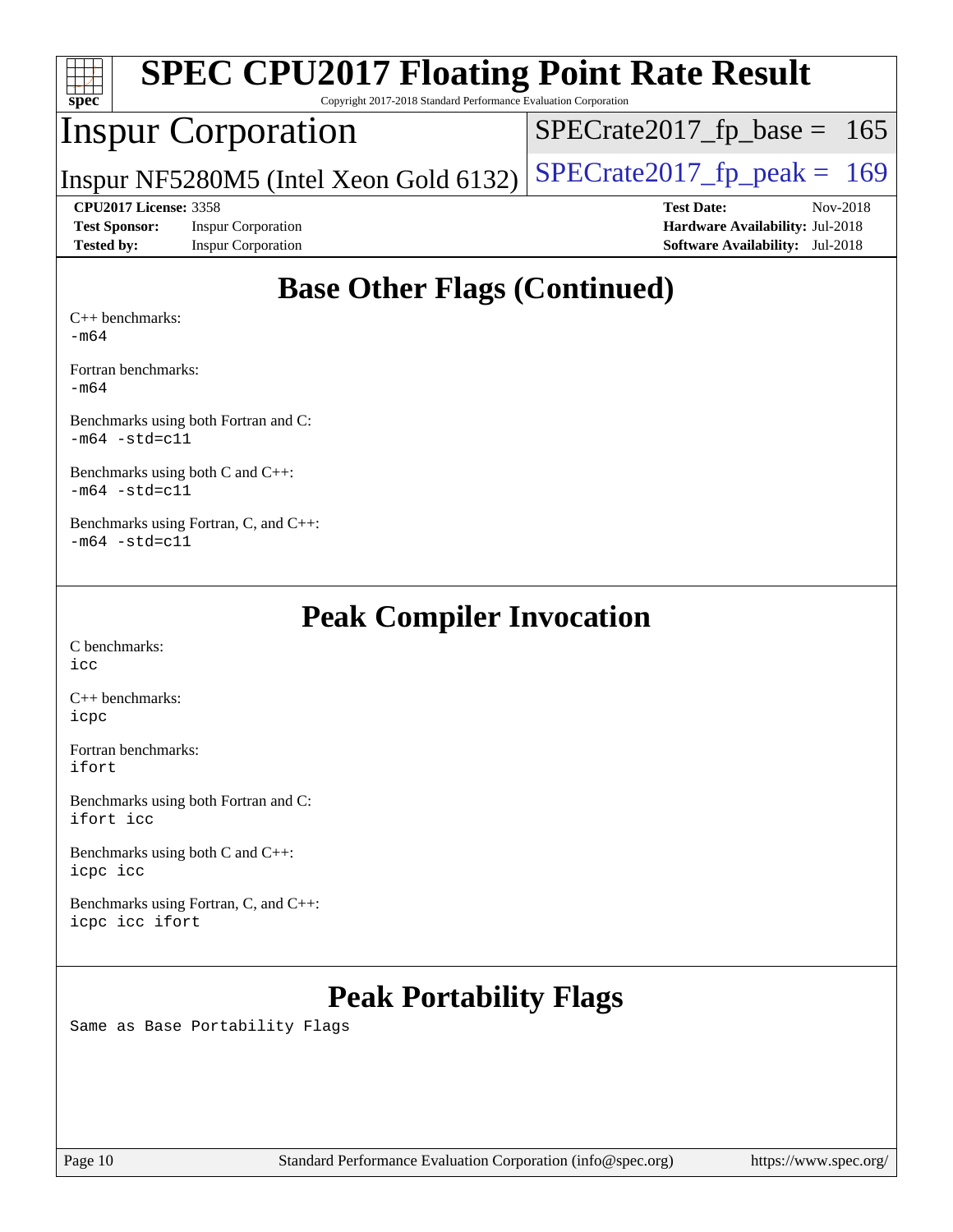| <b>SPEC CPU2017 Floating Point Rate Result</b><br>Copyright 2017-2018 Standard Performance Evaluation Corporation<br>$spec^*$                                                                                              |                                                                                                            |
|----------------------------------------------------------------------------------------------------------------------------------------------------------------------------------------------------------------------------|------------------------------------------------------------------------------------------------------------|
| <b>Inspur Corporation</b>                                                                                                                                                                                                  | $SPECrate2017_fp\_base = 165$                                                                              |
| Inspur NF5280M5 (Intel Xeon Gold 6132)                                                                                                                                                                                     | $SPECrate2017_fp\_peak = 169$                                                                              |
| <b>CPU2017 License: 3358</b><br><b>Test Sponsor:</b><br><b>Inspur Corporation</b><br><b>Tested by:</b><br><b>Inspur Corporation</b>                                                                                        | <b>Test Date:</b><br>Nov-2018<br>Hardware Availability: Jul-2018<br><b>Software Availability:</b> Jul-2018 |
| <b>Peak Optimization Flags</b><br>C benchmarks:                                                                                                                                                                            |                                                                                                            |
| 519.lbm_r: -prof-gen(pass 1) -prof-use(pass 2) -ipo -xCORE-AVX2 -03<br>-no-prec-div -qopt-prefetch -ffinite-math-only<br>-qopt-mem-layout-trans=3                                                                          |                                                                                                            |
| 538.imagick_r: -xCORE-AVX2 -ipo -03 -no-prec-div -qopt-prefetch<br>-ffinite-math-only -qopt-mem-layout-trans=3                                                                                                             |                                                                                                            |
| 544.nab_r: Same as 519.1bm r                                                                                                                                                                                               |                                                                                                            |
| $C_{++}$ benchmarks:<br>$-prof-gen(pass 1) -prof-use(pass 2) -ipo -xCORE-AVX2 -O3$<br>-no-prec-div -qopt-prefetch -ffinite-math-only<br>-qopt-mem-layout-trans=3                                                           |                                                                                                            |
| Fortran benchmarks:                                                                                                                                                                                                        |                                                                                                            |
| 503.bwaves_r:-xCORE-AVX2 -ipo -03 -no-prec-div -qopt-prefetch<br>-ffinite-math-only -qopt-mem-layout-trans=3<br>-nostandard-realloc-lhs -align array32byte                                                                 |                                                                                                            |
| 549.fotonik3d_r: Same as 503.bwaves_r                                                                                                                                                                                      |                                                                                                            |
| 554.roms_r: -prof-gen(pass 1) -prof-use(pass 2) -ipo -xCORE-AVX2 -03<br>-no-prec-div -qopt-prefetch -ffinite-math-only<br>-qopt-mem-layout-trans=3 -nostandard-realloc-lhs<br>-align array32byte                           |                                                                                                            |
| Benchmarks using both Fortran and C:<br>-prof-gen(pass 1) -prof-use(pass 2) -ipo -xCORE-AVX2 -03<br>-no-prec-div -qopt-prefetch -ffinite-math-only<br>-qopt-mem-layout-trans=3 -nostandard-realloc-lhs -align array32byte  |                                                                                                            |
| Benchmarks using both C and C++:<br>$-prof-gen(pass 1) -prof-use(pass 2) -ipo -xCORE-AVX2 -O3$<br>-no-prec-div -qopt-prefetch -ffinite-math-only<br>-qopt-mem-layout-trans=3                                               |                                                                                                            |
| Benchmarks using Fortran, C, and C++:<br>-prof-gen(pass 1) -prof-use(pass 2) -ipo -xCORE-AVX2 -03<br>-no-prec-div -qopt-prefetch -ffinite-math-only<br>-qopt-mem-layout-trans=3 -nostandard-realloc-lhs -align array32byte |                                                                                                            |
| Page 11<br>Standard Performance Evaluation Corporation (info@spec.org)                                                                                                                                                     | https://www.spec.org/                                                                                      |